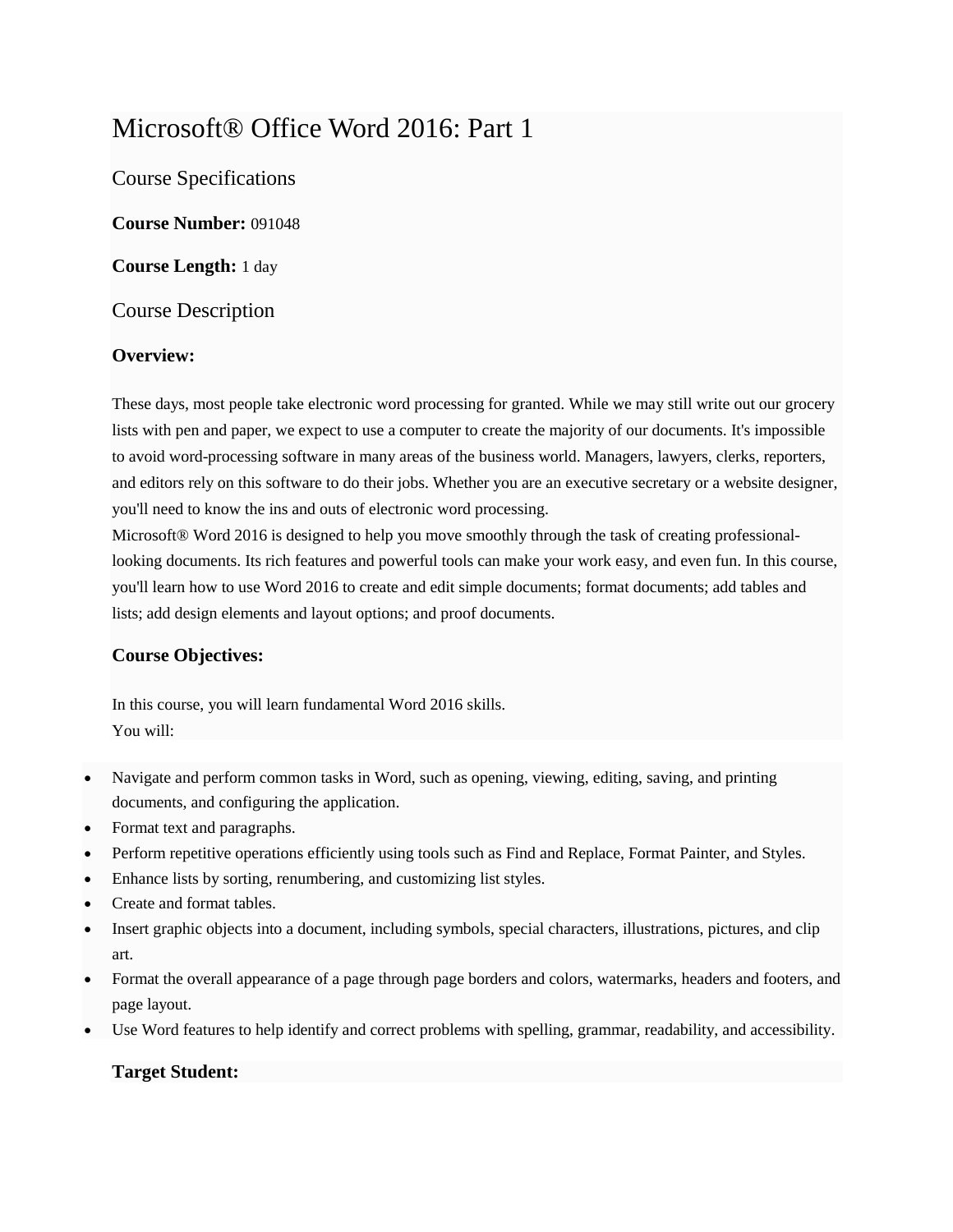This course is intended for students who want to learn basic Word 2016 skills, such as creating, editing, and formatting documents; inserting simple tables and creating lists; and employing a variety of techniques for improving the appearance and accuracy of document content.

#### **Prerequisites:**

To ensure your success in this course, you should have end-user skills with any current version of Windows®, including being able to start programs, switch between programs, locate saved files, close programs, and access websites using a web browser. For example, you can obtain this level of skills and knowledge by taking either of the following Logical Operations courses, or any similar courses in general Microsoft Windows skills:

- *Using Microsoft® Windows® 10*
- *Microsoft® Windows® 10: Transition from Windows® 7*

## Course-specific Technical Requirements

#### **Hardware**

For this course, you will need one computer for each student and one for the instructor. Each computer will need the following minimum hardware configurations:

- 1 GHz or faster 32-bit or 64-bit processor
- 1 gigabyte (GB) RAM (32-bit) or 2 GB RAM (64-bit)
- 25 GB available disk space
- DirectX 10 graphics card and a  $1,024 \times 576$  or higher resolution monitor (1,024  $\times$  768 resolution or higher monitor recommended)
- Keyboard and mouse (or other pointing device)
- Network cards and cabling for local network access
- Internet access (contact your local network administrator)
- Printer (optional) or an installed printer driver
- Projection system to display the instructor's computer screen

#### **Software**

- Microsoft® Office Professional Plus 2016
- Microsoft® Windows® 10 Professional or Enterprise

Although it may be possible to deliver course content by using Microsoft Office Word 2016 on a Windows 7/8/8.1 installation, this course was written and tested on Windows 10 Pro. If you plan to teach this course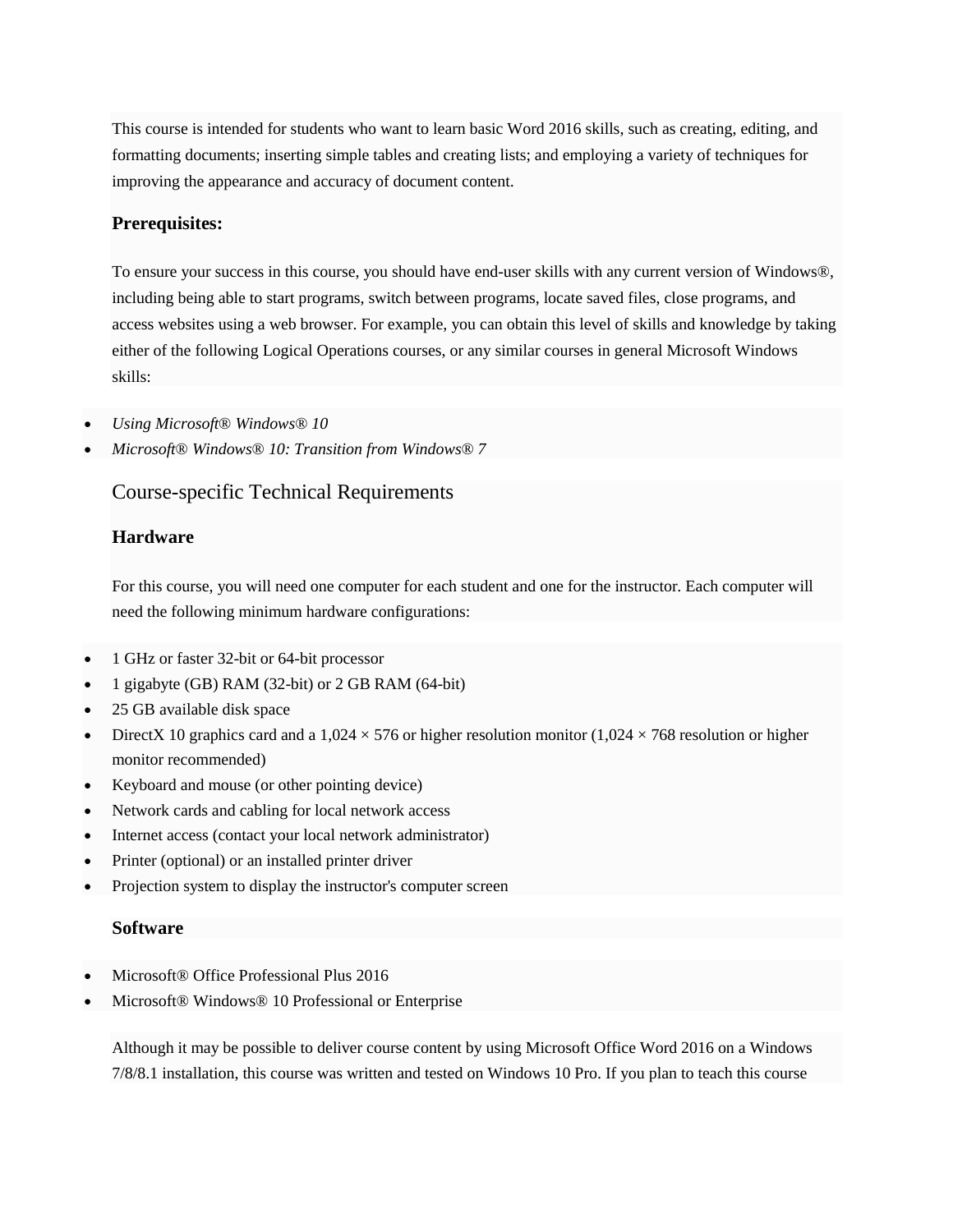using a different version of Windows, you should key through the course completely to note what will be different before you deliver the course to students.

#### Course Content

#### **Lesson 1: Getting Started with Word**

**Topic A:** Navigate in Microsoft Word **Topic B:** Create and Save Word Documents **Topic C:** Manage Your Workspace **Topic D:** Edit Documents **Topic E:** Preview and Print Documents **Topic F:** Customize the Word Environment

#### **Lesson 2: Formatting Text and Paragraphs**

**Topic A:** Apply Character Formatting **Topic B:** Control Paragraph Layout **Topic C:** Align Text Using Tabs **Topic D:** Display Text in Bulleted or Numbered Lists **Topic E:** Apply Borders and Shading

#### **Lesson 3: Working More Efficiently**

**Topic A:** Make Repetitive Edits **Topic B:** Apply Repetitive Formatting **Topic C:** Use Styles to Streamline Repetitive Formatting Tasks

#### **Lesson 4: Managing Lists**

**Topic A:** Sort a List **Topic B:** Format a List

#### **Lesson 5: Adding Tables**

**Topic A:** Insert a Table **Topic B:** Modify a Table **Topic C:** Format a Table **Topic D:** Convert Text to a Table

#### **Lesson 6: Inserting Graphic Objects**